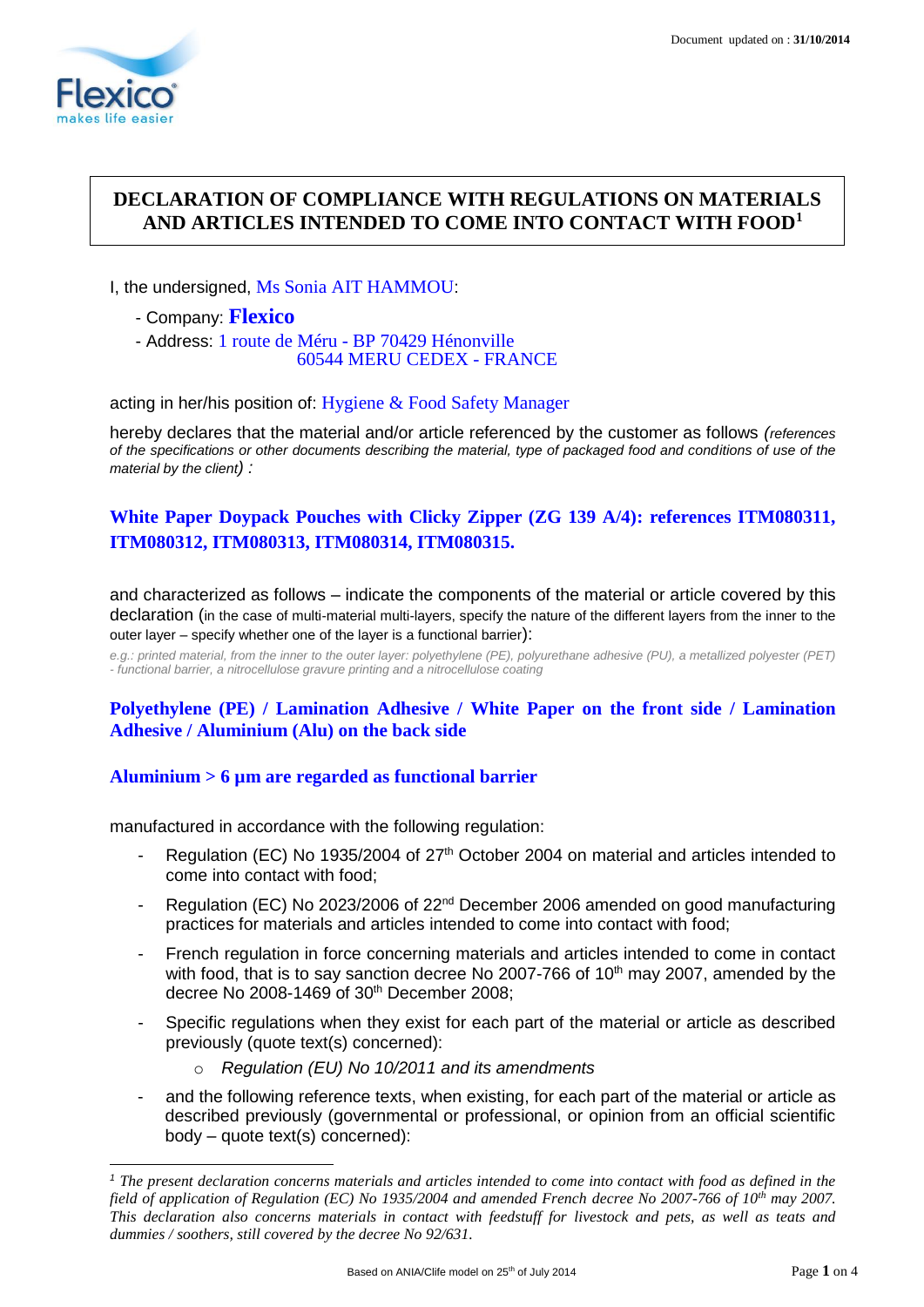o *e.g.: BfR Recommendation No XXXVI relative to paper and board for food contact, FEICA guidelines on good manufacturing practices in the production of adhesives and sealants intended for food contact materials*

won't bring about, in accordance with Regulation (EC) No 1935/2004, under normal or foreseeable conditions of use, an unacceptable change in the composition or a deterioration in the organoleptic characteristics of the food, in the following conditions of contact (tick the appropriate boxes)<sup>2</sup>:

| - contact with all types of food products                                                                                                        | ΙXΙ |  |
|--------------------------------------------------------------------------------------------------------------------------------------------------|-----|--|
| - or only:                                                                                                                                       |     |  |
| contact with dry foods:                                                                                                                          |     |  |
| contact with moist foods / aqueous foods:                                                                                                        |     |  |
| contact with fatty foods:                                                                                                                        |     |  |
| If the article or article is concerned by Regulation (EC) No10/2011 and<br>corrective factors, specify them:                                     |     |  |
| contact with acidic foods:                                                                                                                       |     |  |
| contact with alcoholic foods:                                                                                                                    |     |  |
| contact with frozen foods or ice cream:                                                                                                          |     |  |
| other type of contact (to be specified):                                                                                                         |     |  |
| - for heat treatment:                                                                                                                            |     |  |
| If applicable, specify the maximum temperature and the duration of cooking<br>in a traditional oven, in a microwave, during sterilization, etc.: |     |  |
| E.g.: Sterilization at 128°C during 10 min                                                                                                       |     |  |
|                                                                                                                                                  |     |  |
| - contact conditions (shelf life and temperature) with the food, as specified by<br>the customer:                                                |     |  |
|                                                                                                                                                  |     |  |
|                                                                                                                                                  |     |  |

In addition,

 $\overline{a}$ 

- The compliance is understood to be subject to the conformity with the conditions of storage, handling and use, taking into account the specific characteristics of the material or article, and the conditions such as prescribed by professional practices or codes.
- In the event of a change in the packaged product, its composition or its intended use, as well as in the event of a change in the conditions for using the material or the article, the person for whom this declaration is intended must ensure the compatibility packaging / content for which he/she then accepts responsibility.

#### **This declaration of compliance has been established on the following (**tick the appropriate boxes, if concerned**):**

- Declaration(s) by suppliers of raw materials **Declaration** and the state of the state of the state of the state of the state of the state of the state of the state of the state of the state of the state of the state of the (*components of the material covered by the present declaration)*
- **Overall migration testing and a set of the set of the set of the set of the set of the set of the set of the set of the set of the set of the set of the set of the set of the set of the set of the set of the set of the se** *If applicable, please specify the simulant(s) and testing conditions*

| <b>Simulants</b>   | Time    | <b>Temperature</b> |
|--------------------|---------|--------------------|
| <b>Simulant A</b>  | 10 days | $40^{\circ}C$      |
| <b>Simulant B</b>  | 10 days | $40^{\circ}C$      |
| <b>Simulant D2</b> | 10 days | <b>40°C</b>        |

According to regulation (EU) No  $10/2011$ : "testing for 10 days at 40 °C shall cover any long term storage at room temperature or below, including heating up to 70 °C for up to 2 hours, or heating up to 100 °C for up to 15 minutes"

<sup>2</sup> Types of contact are described, for example, in Regulation (CE) No10/2011, annex III.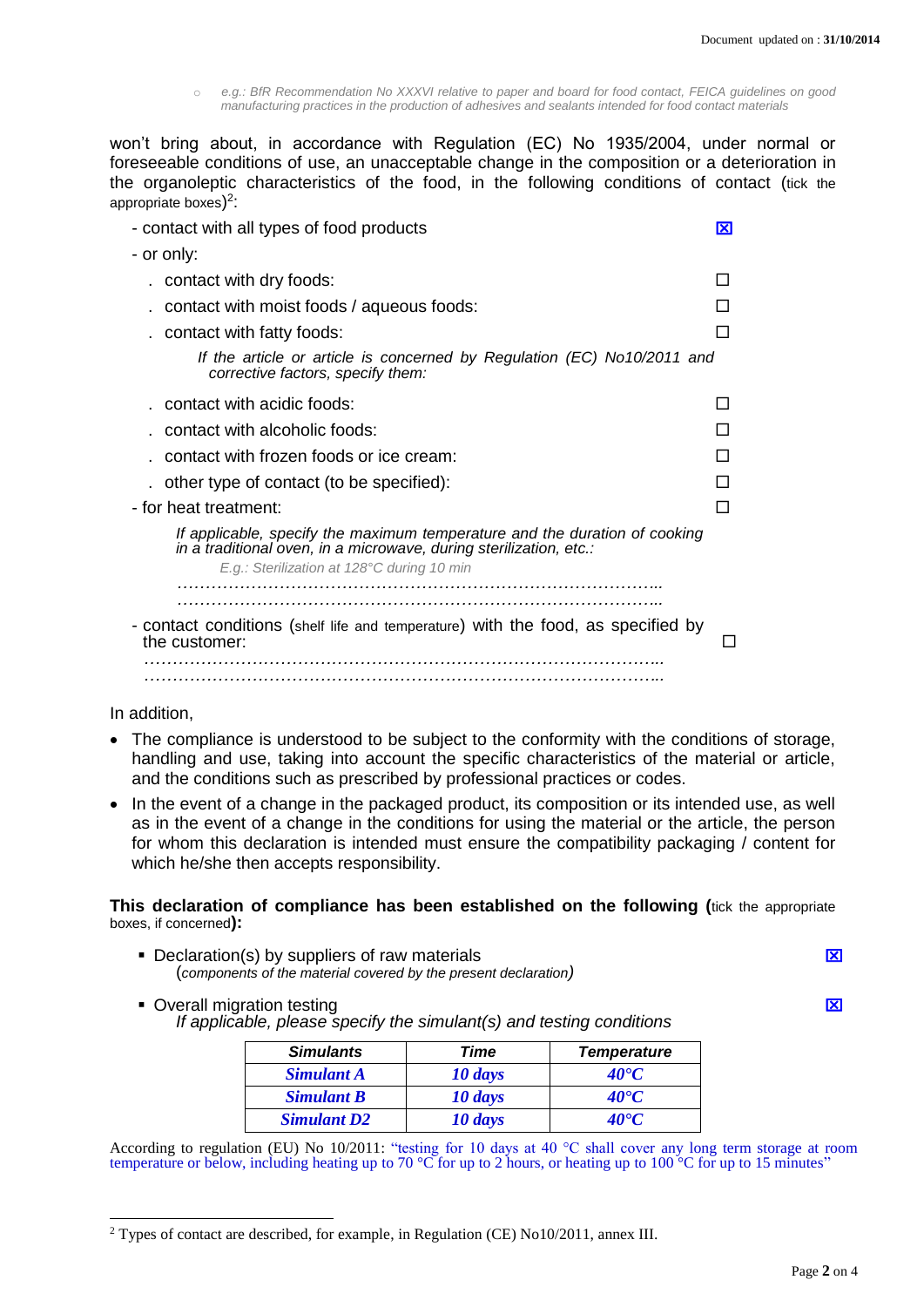**-** Testing of substances subject to restriction or, for paper and board, substances with purity criteria (see good manufacturing practices)

| <b>PM REF No</b> | <b>Chemical name/nature</b>                                | <b>Restriction*</b>                           | <b>Results</b> |
|------------------|------------------------------------------------------------|-----------------------------------------------|----------------|
| 68320            | Octadecyl 3-(3,5-di-tert-butyl-4-hydroxyphenyl) propionate | $SML = 6 mg/kg$                               | <b>OK</b>      |
| 24550&<br>89040  | Stearic acid                                               | $SML = 25 \text{ mg/kg}$<br>(Expressed as Zn) | OK             |
| 38560            | 2,5-bis(5-tert-butyl-2-benzoxazolyl)thiophene              | SML= $0,6$ mg/kg                              | OK             |
| 96240            | Zinc Oxide                                                 | $SML = 25 \text{ mg/kg}$<br>(Expressed as Zn) | <b>OK</b>      |
| 18430            | Hexafluoropropylene                                        | $SML = 0.01 (ND)$                             | <b>OK</b>      |
| 26140            | Vinylidene fluoride                                        | $SML = 5 mg/kg$                               | <b>OK</b>      |
| 39150            | N,N-bis(2-hydroxyethyl)dodecanamide                        | $SML = 5 mg/kg$                               | <b>OK</b>      |

*If applicable, please specify the substance(s) subject to restriction and the authorized limit(s)*

**\*** Restrictions can be a specific migration limit (SML), a maximum concentration (QM), a maximum quantity per surface area (QMA), or a "no detectable migration" (ND) requirement at a certain detection limit (DL). Suffix (T) indicates a combined restriction for 2 or more substances

**\*** SML cannot be exceeded according to **worst case calculation** performed by raw material supplier.

**Presence of dual-use additives, as specified by the user (food additive E... or flavouring substance FL...**)<sup>3</sup> substance  $FL...$ )<sup>3</sup>  $\overline{X}$ *Please specify substances concerned*

| <b>PM REF No</b> | <b>Chemical name/nature</b> |
|------------------|-----------------------------|
| 23590 &<br>76960 | Polyethyleneglycol          |
| 92080            | Talc                        |
| 86240            | Silicon dioxide*            |
| 42500            | Calcium carbonate           |
| 19965 &<br>65020 | Malic Acid                  |
| 93440            | Titanium Dioxide*           |
| 30610            | Calcium salt of fatty acid  |

\* Silicon dioxide and titanium dioxide are fixed in the matrix in such a way that no migration into food is expected.

-

*<sup>3</sup> Regulation (EC) No 1333/2008 on food additives and Regulation (EC) No 1334/2008 on flavourings and certain food ingredients with flavouring properties for use in and on foods*